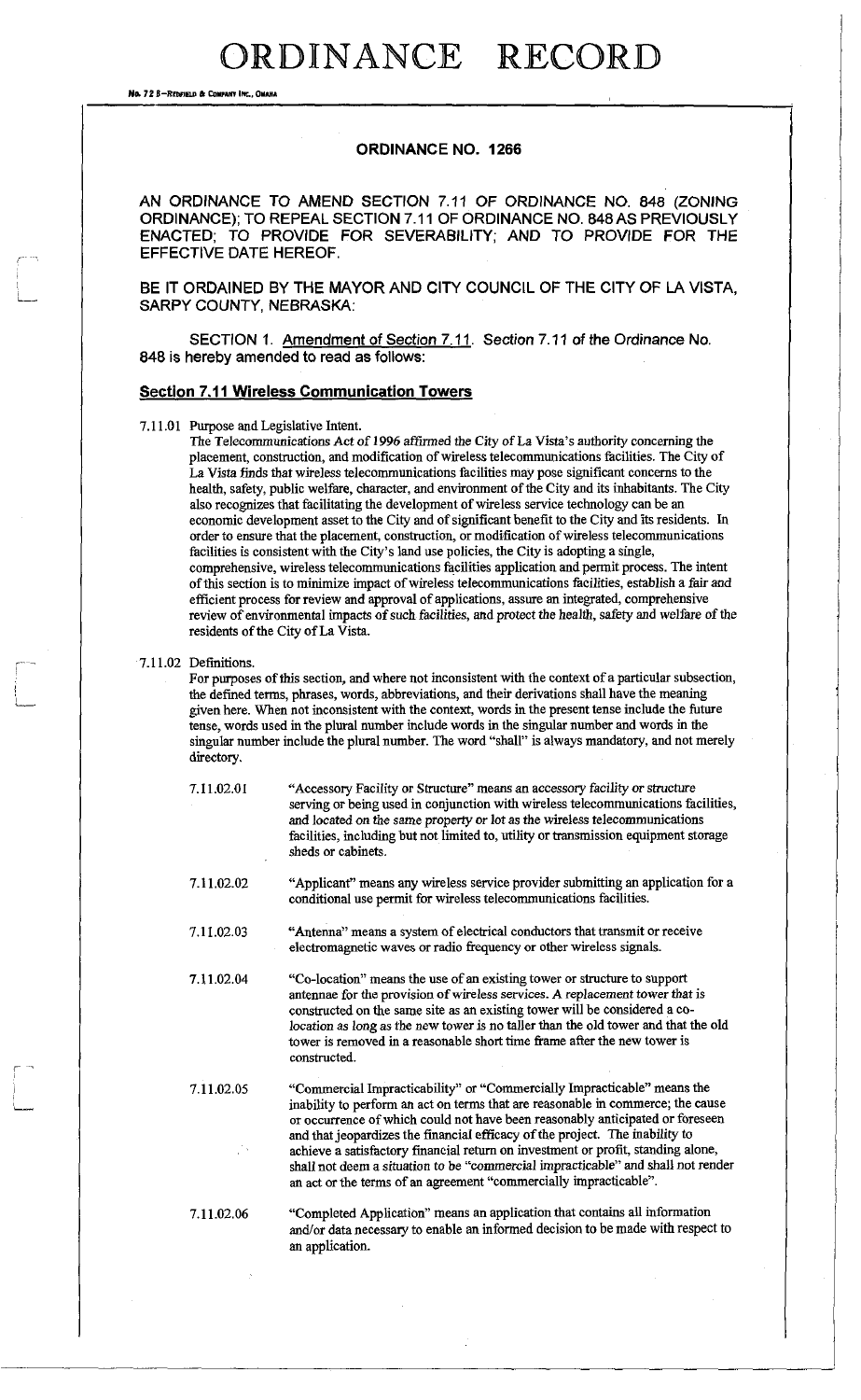**No.** 72 8—REDFIQJS **ft** COHFANT INC., OHMU

| 7.11.02.07 | "Distributed Antenna System or DAS" means a network of spatially separated<br>antenna nodes connected to a common source via a transport medium that<br>provides wireless service within a geographic area or structure.                                                                                                                                                                                                                                                                                                                                                                                                                                                                                                                                                                                                                                                                                                     |
|------------|------------------------------------------------------------------------------------------------------------------------------------------------------------------------------------------------------------------------------------------------------------------------------------------------------------------------------------------------------------------------------------------------------------------------------------------------------------------------------------------------------------------------------------------------------------------------------------------------------------------------------------------------------------------------------------------------------------------------------------------------------------------------------------------------------------------------------------------------------------------------------------------------------------------------------|
| 7.11.02.08 | "FAA" means the Federal Aviation Administration, or its duly designated and<br>authorized successor agency.                                                                                                                                                                                                                                                                                                                                                                                                                                                                                                                                                                                                                                                                                                                                                                                                                  |
| 7.11.02.09 | "FCC" means the Federal Communications Commission, or its duly designated<br>and authorized successor agency.                                                                                                                                                                                                                                                                                                                                                                                                                                                                                                                                                                                                                                                                                                                                                                                                                |
| 7.11.02.10 | "Height" means, when referring to a tower or structure, the distance measured<br>from the pre-existing grade level to the highest point on the tower or structure,<br>including antennas or lightening protection devices.                                                                                                                                                                                                                                                                                                                                                                                                                                                                                                                                                                                                                                                                                                   |
| 7.11.02.11 | "Modification" or "Modify" means, the addition, removal or change of any of<br>the physical and visually discernible components or aspects of a wireless<br>facility, such as antennas, cabling, equipment shelters, landscaping, fencing,<br>utility feeds, changing the color or materials of any visually discernible<br>components, vehicular access, parking and/or an upgrade or change out of<br>equipment for better or more modern equipment. Adding a new wireless carrier<br>or service provider to a telecommunications tower or telecommunications Site as<br>a co-location is a modification. A Modification shall not include the<br>replacement of any components of a wireless facility where the replacement is<br>identical to the component being replaced or for any matters that involve the<br>normal repair and maintenance of a wireless facility without adding, removing<br>or changing anything. |
| 7.11.02.12 | "NIER" means Non-Ionizing Electromagnetic Radiation.                                                                                                                                                                                                                                                                                                                                                                                                                                                                                                                                                                                                                                                                                                                                                                                                                                                                         |
| 7.11.02.13 | "Personal Wireless Facility" See definition for 'Wireless Telecommunications<br>Facilities.'                                                                                                                                                                                                                                                                                                                                                                                                                                                                                                                                                                                                                                                                                                                                                                                                                                 |
| 7.11.02.14 | "Personal Wireless Services" or "PWS" or "Personal Telecommunications<br>Service" or "PCS" shall have the same meaning as defined and used in the 1996<br>Telecommunications Act.                                                                                                                                                                                                                                                                                                                                                                                                                                                                                                                                                                                                                                                                                                                                            |
| 7.11.02.15 | "Repairs and Maintenance" means the replacement of any components of a<br>wireless facility where the replacement is identical to the component being<br>replaced or for any matters that involve the normal repair and maintenance of a<br>wireless facility without the addition, removal or change of any of the physical<br>or visually discernible components or aspects of a wireless facility that will add<br>to the visible appearance of the facility as originally permitted.                                                                                                                                                                                                                                                                                                                                                                                                                                     |
| 7.11.02.16 | "Stealth" or "Stealth Technology" means to minimize adverse aesthetic and<br>visual impacts on the land, property, buildings, and other facilities adjacent to,<br>surrounding, and in generally the same area as the requested location of such<br>wireless Telecommunications facilities, which shall mean using the least<br>visually and physically intrusive facility that is not technologically or<br>commercially impracticable under the facts and circumstances.                                                                                                                                                                                                                                                                                                                                                                                                                                                   |
| 7.11.02.17 | "Telecommunications" means the transmission and/or reception of audio, video,<br>data, and other information by wire, radio frequency, light, and other electronic<br>or electromagnetic systems.                                                                                                                                                                                                                                                                                                                                                                                                                                                                                                                                                                                                                                                                                                                            |
| 7.11.02.18 | "Telecommunication Site" See definition for Wireless Telecommunications<br>Facilities.                                                                                                                                                                                                                                                                                                                                                                                                                                                                                                                                                                                                                                                                                                                                                                                                                                       |
| 7.11.02.19 | "Telecommunications Structure" means a structure used in the provision of<br>services described in the definition of 'Wireless Telecommunications Facilities.'                                                                                                                                                                                                                                                                                                                                                                                                                                                                                                                                                                                                                                                                                                                                                               |
| 7.11.02.20 | "Temporary" means, in relation to all aspects and components of this section,<br>something intended to, or that does not exist for more than ninety (90) days.                                                                                                                                                                                                                                                                                                                                                                                                                                                                                                                                                                                                                                                                                                                                                               |
| 7.11.02.21 | "Tower" means any structure designed primarily to support an antenna for<br>receiving and/or transmitting a wireless signal.                                                                                                                                                                                                                                                                                                                                                                                                                                                                                                                                                                                                                                                                                                                                                                                                 |
| 7.11.02.22 | "Wireless Telecommunications Facilities" means and includes a<br>"Telecommunications Site" and "Personal Wireless Facility". It means a<br>structure, facility or location designed, or intended to be used as, or used to<br>support antennas or other transmitting or receiving devices. This includes<br>without limit, towers of all types and kinds and structures, including, but not<br>limited to buildings, church steeples, silos, water towers, signs or other<br>structures that can be used as a support structure for antennas or the functional                                                                                                                                                                                                                                                                                                                                                               |

 $\frac{1}{2}$  ,  $\frac{1}{2}$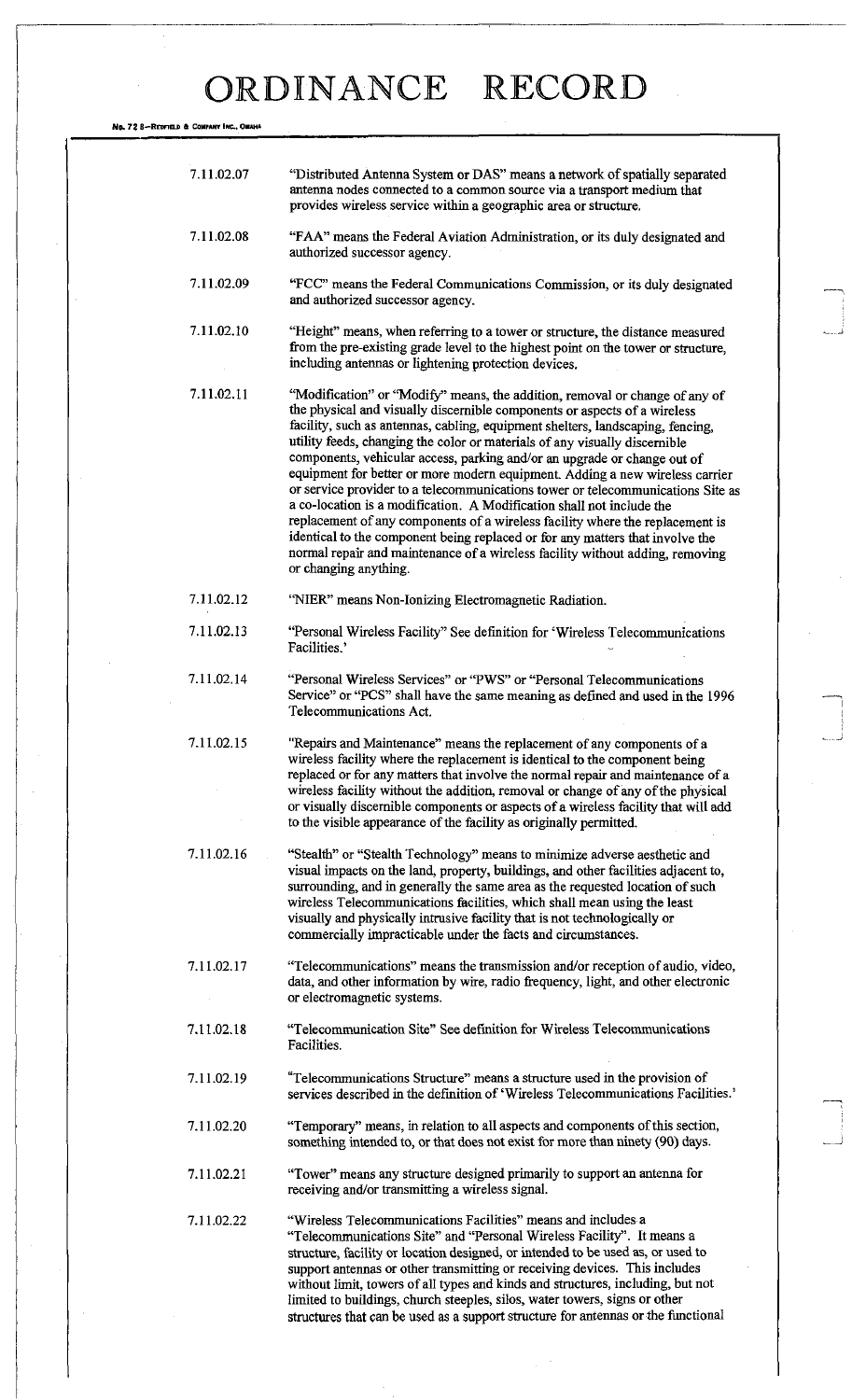No. 72 B—REDFIELD & Co.

equivalent of such. It further includes all related facilities and equipment such as cabling, equipment shelters and other structures associated with the site. It is a structure and facility intended for transmitting and/or receiving radio, television, cellular, SMR, paging, 911, Personal Communications Services (PCS), commercial satellite services, microwave services and any commercial wireless telecommunication service not licensed by the FCC.

7.11.03 Overall Policy and Desired Goals for Conditional Use Permits for Wireless Telecommunications Facilities.

In order to ensure that the placement, construction, and modification of wireless telecommunications facilities does not negatively impact the health and safety of the public, environmental features, the nature and character of the community and neighborhood, and other aspects of the quality of life specifically listed elsewhere in this section, the City hereby adopts an overall policy with respect to a conditional use permit for wireless telecommunications facilities for the express purpose of achieving the following goals:

- 7.11.03.01 Requiring a conditional use permit for any new, co-location or modification of a wireless telecommunications Facility.
- 7.11.03.02 Implementing an application process for person(s) seeking a conditional use permit for wireless telecommunications facilities.
- 7.11.03.03 Establishing a policy for examining an application for and issuing a conditional use permit for wireless telecommunications facilities that is both fair and consistent.
- 7.11.03.04 Promoting and encouraging, wherever possible, the sharing and/or co-location of wireless telecommunications facilities among service providers.
- 7.11.03.05 Promoting and encouraging, wherever possible, the placement, height and quantity of wireless telecommunications facilities in such a manner, including but not limited to the use of stealth *technology, to minimize* adverse aesthetic and visual impacts on the land, property, buildings, and other facilities adjacent to, surrounding, and in generally the same area as the requested location of such wireless telecommunications facilities, which shall mean using the least visually and physically intrusive facility that is not technologically or commercially impracticable under the facts and circumstances.

7.11.03.06 That in granting a conditional use permit, the City has found that the facility shall be the most appropriate site insofar as it is the least visually intrusive among those available in the City.

- 7.11.04 Exceptions from a Conditional Use Permit for Wireless Telecommunications Facilities.
	- 7.11.04.01 Except as otherwise provided by this ordinance no person shall be permitted to site, place, build, construct, modify or prepare any site for the placement or use of, wireless telecommunications facilities as of the effective date of this ordinance without having first obtained a conditional use permit for wireless telecommunications facilities. Notwithstanding anything to the contrary in this section, no conditional use permit shall be required for those non-commercial exclusions noted in Section 7.11.05.
	- 7.11.04.02 All legally permitted wireless telecommunications facilities, constructed as permitted, existing on or before the effective date of this section shall be allowed to continue as they presently exist, provided however, that any visible modification of an existing Wireless telecommunications Facility will require the complete facility *and* any new installation to comply with this ordinance.
	- 7.11.04.03 Repair and Maintenance of a Wireless Facility does not require an application for a conditional use permit.
- 7.11.05 Exclusions. The following shall be exempt from Section 7.11:
	- 7.11.05.01 The City's fire, police, public works or other public service facilities owned and operated by the local government and/or public entities in partnership with the local government.
	- 7.11.05.02 Over-the-Air reception Devices including the reception antennas for direct broadcast satellites (DBS), multichannel multipoint distribution (wireless cable) providers (MMDS), television broadcast stations (TVBS) and other customerend antennas that receive and transmit fixed wireless signals that are primarily used for reception.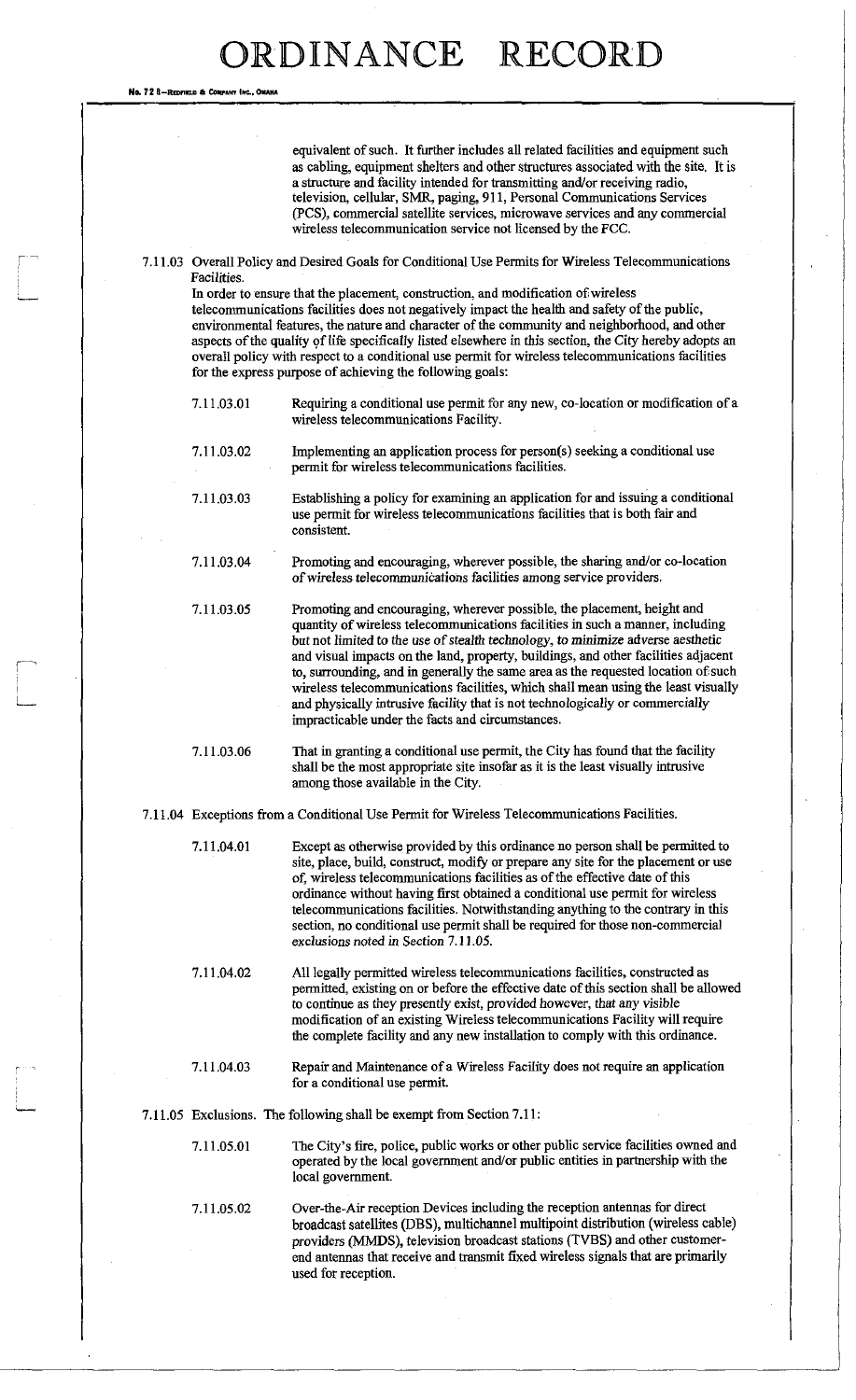$\begin{bmatrix} 1 \\ -1 \end{bmatrix}$ 

| No. 72 8-REDFIELD & COMPANY INC., ONAHA |                                                                                                                                                                                                                                                                                                                                                                                                                                                                                                                                                                                                                                                                                                                                         |
|-----------------------------------------|-----------------------------------------------------------------------------------------------------------------------------------------------------------------------------------------------------------------------------------------------------------------------------------------------------------------------------------------------------------------------------------------------------------------------------------------------------------------------------------------------------------------------------------------------------------------------------------------------------------------------------------------------------------------------------------------------------------------------------------------|
|                                         |                                                                                                                                                                                                                                                                                                                                                                                                                                                                                                                                                                                                                                                                                                                                         |
| 7.11.05.03                              | Facilities exclusively for private, non-commercial radio and television reception<br>and private citizen's bands, licensed amateur radio and other similar non-<br>commercial telecommunications.                                                                                                                                                                                                                                                                                                                                                                                                                                                                                                                                       |
| 7.11.05.04                              | Facilities used exclusively for providing unlicensed spread spectrum technology<br>i.e. Bluetooth or a 'Hot Spot', where the facility does not require a new tower,<br>where the service is not to be used for commercial purposes, where there is no<br>fee or charge for the use of the service and where the service is intended to be<br>useable for less than a distance of 200 feet.                                                                                                                                                                                                                                                                                                                                              |
|                                         | 7.11.06 Conditional Use Permit Application and Other Requirements                                                                                                                                                                                                                                                                                                                                                                                                                                                                                                                                                                                                                                                                       |
| 7.11.06.01                              | Unless noted elsewhere in this section, all tower Development permits are<br>governed by the regulations in Article 6: conditional use permits.                                                                                                                                                                                                                                                                                                                                                                                                                                                                                                                                                                                         |
| 7.11.06.02                              | No wireless telecommunications facilities shall be installed, constructed or<br>modified until the application is reviewed and approved by the City, and the<br>conditional use permit has been issued.                                                                                                                                                                                                                                                                                                                                                                                                                                                                                                                                 |
| 7.11.06.03                              | Any and all representations made by the applicant to the City on the record<br>during the application process, whether written or verbal, shall be deemed a part<br>of the application and may be relied upon in good faith by the City.                                                                                                                                                                                                                                                                                                                                                                                                                                                                                                |
| 7.11.06.04                              | The applicant shall include a statement in writing:<br>That the applicant's proposed wireless telecommunications facilities<br>1.<br>shall be maintained in a safe manner, and in compliance with all<br>conditions of the conditional use permit, without exception, unless<br>specifically granted relief by the City in writing, as well as all<br>applicable and permissible local codes, ordinances, and regulations,<br>including any and all applicable City, State and Federal laws, rules, and<br>regulations;<br>2.<br>That the construction of the wireless telecommunications facilities is<br>legally permissible, including, but not limited to the fact that the<br>applicant is authorized to do business in the State. |
| 7.11.06.05                              | In addition to all other required information as stated in Section 6 of this<br>ordinance, all applications for the construction or installation of new wireless<br>telecommunications facilities or modification of an existing facility shall contain<br>the information hereinafter set forth.<br>1<br>A completed City of La Vista Planning and Zoning Application Form;<br>$\overline{2}$<br>A descriptive statement of the objective(s) for the new facility or<br>modification including and expanding on a need such as coverage<br>and/or capacity requirements;                                                                                                                                                               |
|                                         | 3<br>Documentation that demonstrates and proves the need for the wireless<br>telecommunications facility to provide service primarily and essentially<br>within the City. Such documentation shall include propagation studies<br>of the proposed site and all adjoining planned, proposed, in-service or<br>existing sites that demonstrate a significant gap in coverage and/or if a<br>capacity need, including an analysis of current and projected usage;<br>The location of nearest residential structure;<br>4                                                                                                                                                                                                                   |
|                                         | 5<br>The location, size and height of all existing and proposed structures on<br>the property which is the subject of the application;<br>6<br>The azimuth, size and center-line height location of all proposed and                                                                                                                                                                                                                                                                                                                                                                                                                                                                                                                    |
|                                         | existing antennae on the supporting structure;<br>$\overline{7}$<br>The number, type and model of the antenna(s) proposed with a copy of                                                                                                                                                                                                                                                                                                                                                                                                                                                                                                                                                                                                |
|                                         | the specification sheet;<br>8<br>The make, model, type and manufacturer of the tower and design plan                                                                                                                                                                                                                                                                                                                                                                                                                                                                                                                                                                                                                                    |
|                                         | stating the tower's capacity to accommodate multiple users<br>9<br>A site plan describing the proposed tower and antenna(s) and all related<br>fixtures, structures, appurtenances and apparatus, including height<br>above pre-existing grade, materials, color and lighting,                                                                                                                                                                                                                                                                                                                                                                                                                                                          |
|                                         | 10<br>The frequency, modulation and class of service of radio or other<br>transmitting equipment;                                                                                                                                                                                                                                                                                                                                                                                                                                                                                                                                                                                                                                       |
|                                         | 11<br>The actual intended transmission power stated as the maximum<br>effective radiated power (ERP) in watts;                                                                                                                                                                                                                                                                                                                                                                                                                                                                                                                                                                                                                          |
|                                         | Signed documentation such as the "Checklist to Determine Whether a<br>12<br>Facility is Categorically Excluded" to verify that the Wireless<br>Telecommunication Facility with the proposed installation will be in<br>full compliance with the current FCC RF Emissions guidelines (NIER).<br>If not categorically excluded, a complete RF Emissions study is                                                                                                                                                                                                                                                                                                                                                                          |
|                                         | required to provide verification;<br>A signed statement that the proposed installation will not cause<br>13<br>physical or RF interference with other telecommunications devices;                                                                                                                                                                                                                                                                                                                                                                                                                                                                                                                                                       |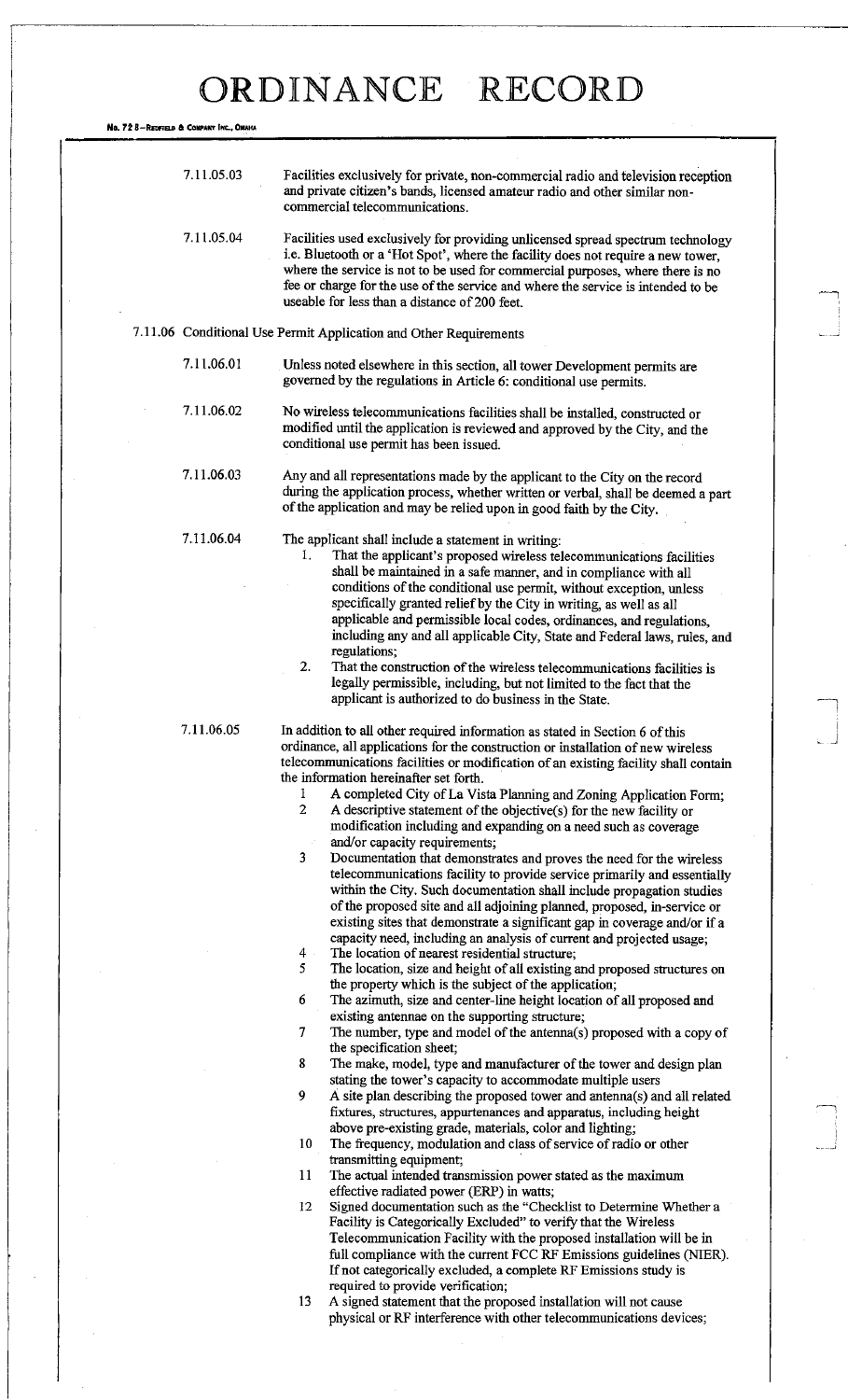14 A copy of the FCC license applicable for the intended use of the wireless telecommunications facilities; 15 A copy of the geotechnical sub-surface soils investigation, evaluation report and foundation recommendation for a proposed or existing tower site and if existing tower or water tank site, a copy of the installed foundation design. 7.11.06.06 The applicant will provide a written copy of an analysis, completed by a qualified individual or organization, to determine if the proposed new tower or existing structure intended to support wireless facilities is in compliance with Federal Aviation Administration Regulation Part 77 and if it requires lighting. This requirement shall also be for any existing structure or building where the application increases the height of the structure or building. If this analysis determines that an FAA determination is required, then all filings with the FAA, all responses from the FAA and any related correspondence shall be provided with the application. 7.11.06.07 In the case of a new tower, the applicant shall be required to submit a written report demonstrating its meaningful efforts to secure shared use of existing tower(s) or the use of alternative buildings or other structures within the City. Copies of written requests and responses for shared use shall be provided to the City in the application, along with any letters of rejection stating the reason for rejection. 7.11.06.08 In order to better inform the public, in the case of a new Telecommunication tower, the applicant shall, prior to the public hearing on the application, hold a "balloon test". The applicant shall arrange to fly, or raise upon a temporary mast, a minimum of a three (3) foot in diameter brightly colored balloon at the maximum height of the proposed new tower. The dates, (including a second date, in case of poor visibility on the initial date) times and location of this balloon test shall be advertised by the applicant seven (7) and fourteen (14) days in advance of the first test date in a newspaper with a general circulation in the City. The applicant shall inform the City, in writing, of the dates and times of the test, at least fourteen (14) days in advance. The balloon shall be flown for at least four consecutive hours sometime between 7:00 am and 4:00 pm on the dates chosen. The primary date shall be on a weekend, but in case of poor weather on the initial date, the secondary date may be on a weekday. A report with pictures from various locations of the balloon shall be provided with the application. 7.11.06.09 The applicant shall examine the feasibility of designing the proposed tower to accommodate future demand for at least four (4) additional commercial applications, for example, future co-locations. The tower shall be structurally designed to accommodate at least four (4) additional antenna arrays equal to those of the applicant, and located as close to the applicant's antenna as possible without causing interference. This requirement may be waived, provided that the applicant, in writing, demonstrates that the provisions of future shared usage of

the tower is not technologically feasible, is commercially impracticable or creates an unnecessary and unreasonable burden, based upon:

- 1. The foreseeable number of FCC licenses available for the area; 2. The kind of wireless telecommunications facilities site and structure proposed;
- 3. The number of existing and potential licenses without wireless telecommunications facilities spaces/sites;
- 4. Available space on existing and approved towers.

No. 72 8-RECFIELD & COMP

7.11.06.10 The owner of a proposed new tower, and his/her successors in interest, shall negotiate in good faith for the shared use of the proposed tower by other Wireless service providers in the future, and shall:

- 1. Respond within 60 days to a request for information from a potential shared-use applicant;
- 2. Negotiate in good faith concerning future requests for shared use of the new tower by other Telecommunications providers;
- 3. Allow shared use of the new tower if another Telecommunications provider agrees in writing to pay reasonable charges. The charges may include, but are not limited *to, a* pro rata share of the cost of site selection, planning, project administration, land costs, site design, construction and maintenance financing, return on equity, less depreciation, and all of the costs of adapting the tower or equipment to accommodate a shared user without causing electromagnetic interference.
- 4. Failure to abide by the conditions outlined above may be grounds for revocation of the conditional use permit.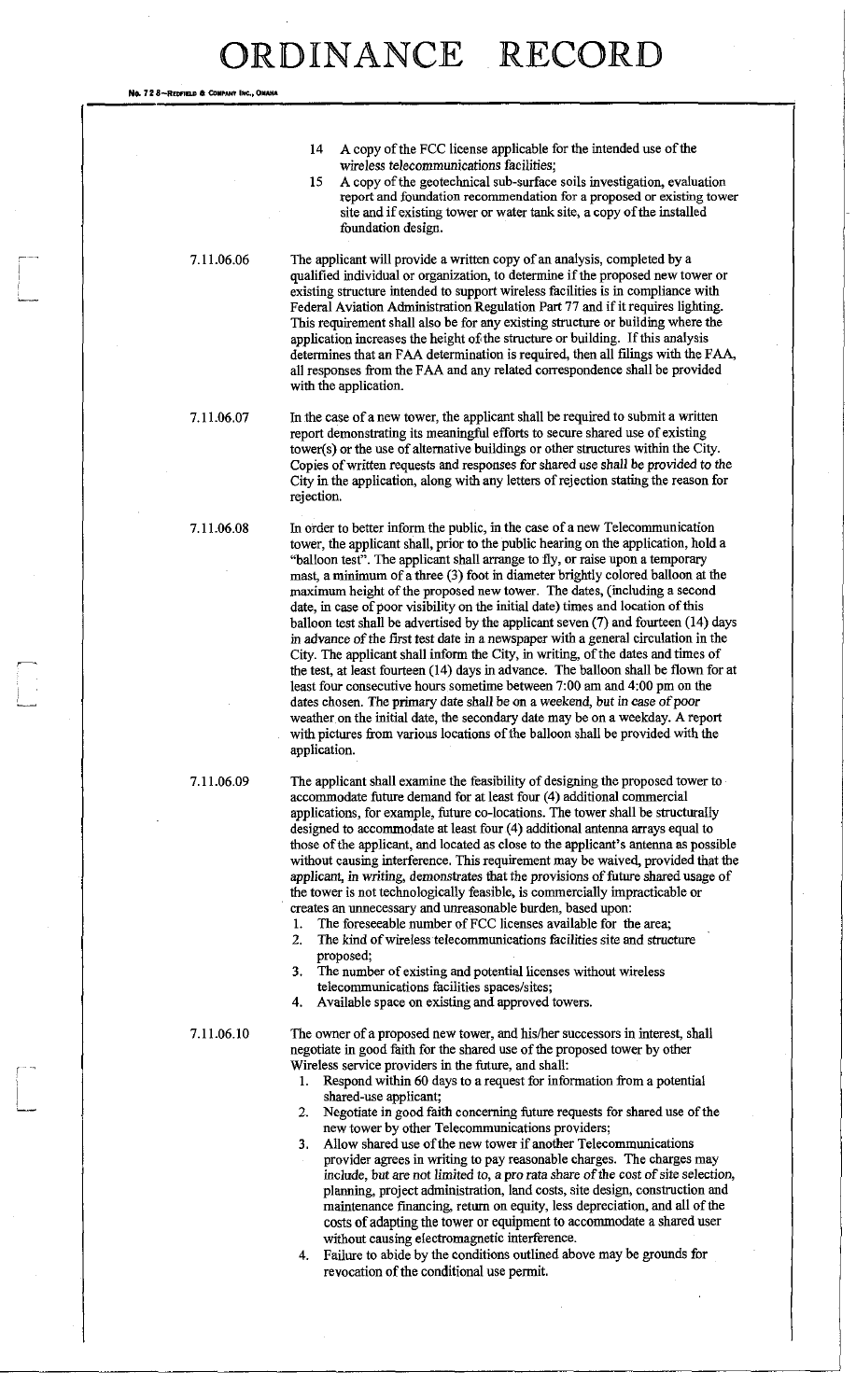| Ng. 72 8–Redfield & Company Inc., Omaha |                                                                                                                                                                                                                                                                                                                                                                                                                                                                                                                                                                                                                                                                                                                                                                                                                                                                                                                                                                                                                                                                                                                                                                                                                                                                                                                                                                                                                                                                           |  |
|-----------------------------------------|---------------------------------------------------------------------------------------------------------------------------------------------------------------------------------------------------------------------------------------------------------------------------------------------------------------------------------------------------------------------------------------------------------------------------------------------------------------------------------------------------------------------------------------------------------------------------------------------------------------------------------------------------------------------------------------------------------------------------------------------------------------------------------------------------------------------------------------------------------------------------------------------------------------------------------------------------------------------------------------------------------------------------------------------------------------------------------------------------------------------------------------------------------------------------------------------------------------------------------------------------------------------------------------------------------------------------------------------------------------------------------------------------------------------------------------------------------------------------|--|
| 7.11.06.11                              | The applicant shall provide certification with documentation (structural analysis)<br>including calculations that the Telecommunication Facility tower and foundation<br>and attachments, rooftop support structure, water tank structure, and any other<br>supporting structure as proposed to be utilized are designed and will be<br>constructed to meet all local, City, State and Federal structural requirements for<br>loads, including wind and ice loads.                                                                                                                                                                                                                                                                                                                                                                                                                                                                                                                                                                                                                                                                                                                                                                                                                                                                                                                                                                                                        |  |
| 7.11.06.12                              | If the proposal is for a co-location or modification on an existing tower, the<br>applicant is to provide signed documentation of the tower condition such as an<br>ANSI report as per Annex E, tower Maintenance and Inspection Procedures,<br>ANSI/TIA/EIA-222F or most recent version. The inspection report must be<br>performed every three (3) years for a guyed tower and five (5) years for<br>monopoles and self-supporting towers.                                                                                                                                                                                                                                                                                                                                                                                                                                                                                                                                                                                                                                                                                                                                                                                                                                                                                                                                                                                                                              |  |
| 7.11.06.13                              | All proposed wireless telecommunications facilities shall contain a<br>demonstration that the Facility will be sited so as to minimize visual intrusion as<br>much as possible, given the facts and circumstances involved and will thereby<br>have the least adverse visual effect on the environment and its character and on<br>the residences in the area of the wireless telecommunications facility.                                                                                                                                                                                                                                                                                                                                                                                                                                                                                                                                                                                                                                                                                                                                                                                                                                                                                                                                                                                                                                                                |  |
| 7.11.06.14                              | If the proposal is for a new tower, an antenna attachment to an existing structure,<br>or modification adding to a visual impact, the applicant shall furnish a Visual<br>Impact Assessment, which shall include:<br>1. If a new tower or increasing the height of an existing structure is<br>proposed, a computer generated "Zone of Visibility Map" at a<br>minimum of one mile radius from the proposed structure, with and<br>without foliage shall be provided to illustrate locations from which the<br>proposed installation may be seen.<br>2.<br>Pictorial representations of "before and after" (photo simulations)<br>views from key viewpoints both inside and outside of the City as may<br>be appropriate, including but not limited to State highways and other<br>major roads; parks; other public lands; and from any other location<br>where the site is visible to a large number of visitors, travelers or<br>residents. Guidance will be provided, concerning the appropriate key<br>sites at the pre-application meeting. Provide a map showing the<br>locations of where the pictures were taken and distance from the<br>proposed structure.<br>3 <sub>1</sub><br>A written description of the visual impact of the proposed facility<br>including; and as applicable the tower base, guy wires, fencing and<br>accessory buildings from abutting and adjacent properties and streets as<br>relates to the need or appropriateness of screening. |  |
| 7.11.06.15                              | The applicant shall demonstrate and provide in writing and/or by drawing how it<br>shall effectively screen from view the base and all related equipment and<br>structures of the proposed wireless telecommunications facility.                                                                                                                                                                                                                                                                                                                                                                                                                                                                                                                                                                                                                                                                                                                                                                                                                                                                                                                                                                                                                                                                                                                                                                                                                                          |  |
| 7.11.06.16                              | The wireless telecommunications facility and any and all accessory or associated<br>facilities shall maximize the use of building materials, colors and textures<br>designed to blend with the structure to which it may be affixed and/or to<br>harmonize with the natural surroundings, this shall include the utilization of<br>stealth or concealment technology as may be required by the City.                                                                                                                                                                                                                                                                                                                                                                                                                                                                                                                                                                                                                                                                                                                                                                                                                                                                                                                                                                                                                                                                      |  |
| 7.11.06.17                              | All utilities at a wireless telecommunications facilities site shall be installed<br>underground whenever possible and in compliance with all laws, ordinances,<br>rules and regulations of the City, including specifically, but not limited to, the<br>National Electrical Safety Code and the National Electrical Code where<br>appropriate.                                                                                                                                                                                                                                                                                                                                                                                                                                                                                                                                                                                                                                                                                                                                                                                                                                                                                                                                                                                                                                                                                                                           |  |
| 7.11.06.18                              | At a Telecommunications Site, an access road, turn-around space and parking<br>shall be provided to assure adequate emergency and service access. Maximum<br>use of existing roads, whether public or private, shall be made to the extent<br>practicable. Road construction shall at all times minimize ground disturbance<br>and the cutting of vegetation. Road grades shall closely follow natural contours<br>to assure minimal visual disturbance and reduce soil erosion.                                                                                                                                                                                                                                                                                                                                                                                                                                                                                                                                                                                                                                                                                                                                                                                                                                                                                                                                                                                          |  |
| 7.11.06.19                              | All wireless telecommunications facilities shall be constructed, operated,<br>maintained, repaired, provided for removal of, modified or restored in strict<br>compliance with all current applicable technical, safety and safety-related codes<br>adopted by the City, State, or United States, including but not limited to the<br>most recent editions of the ANSI Code, National Electrical Safety Code and the<br>National Electrical Code, as well as accepted and responsible workmanlike<br>industry practices and recommended practices of the National Association of<br>tower Erectors. The codes referred to are codes that include, but are not limited                                                                                                                                                                                                                                                                                                                                                                                                                                                                                                                                                                                                                                                                                                                                                                                                     |  |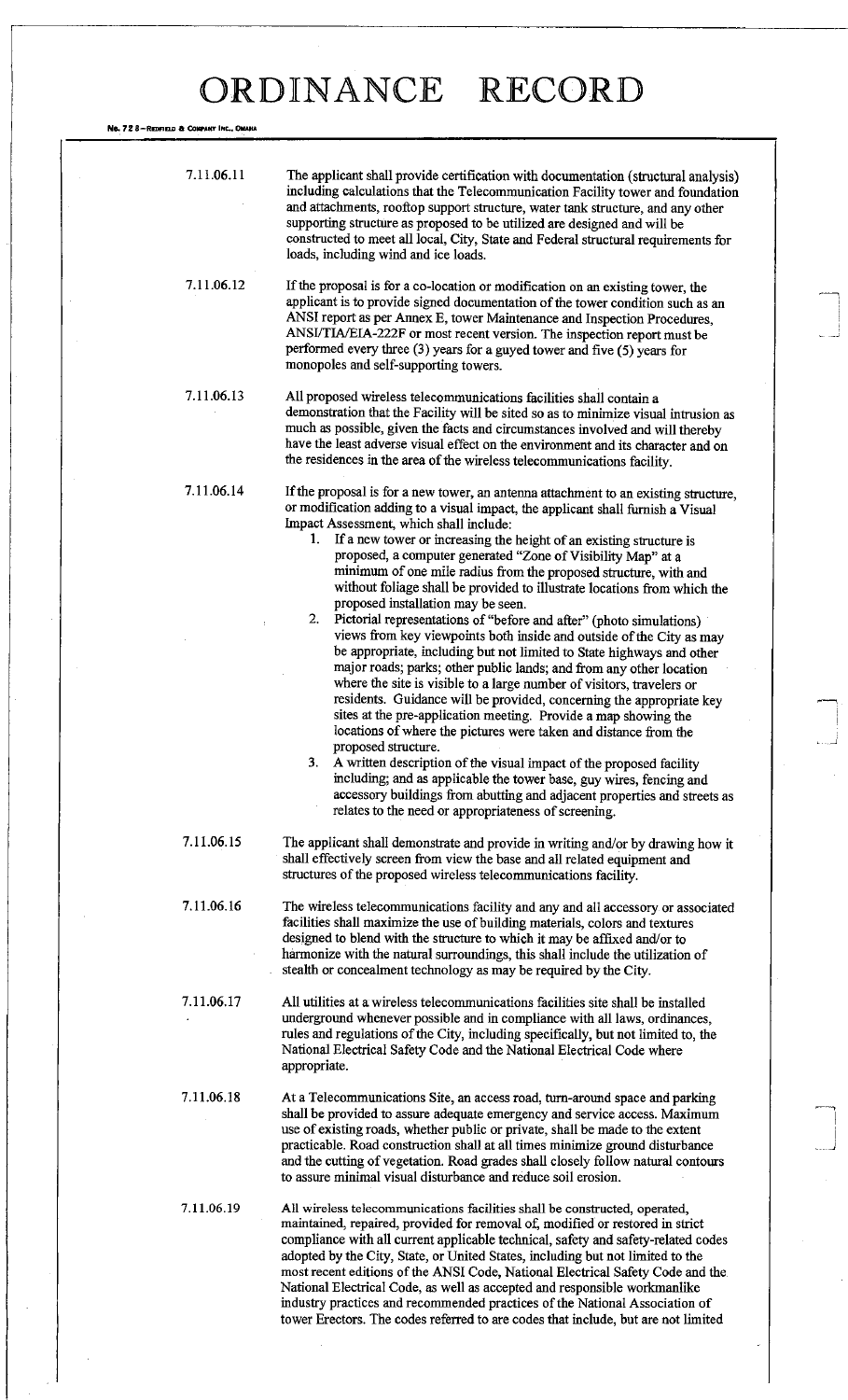**No.** 72 B-REDFIELO **A** COMPANY INC..OMAHA

to, construction, building, electrical, fire, safety, health, and land use codes. In the event of a conflict between or among any of the preceding the more stringent shall apply. 7.11.06.20 A holder of a conditional use permit granted under this ordinance shall obtain, at its own expense, all permits and licenses required by applicable law, rule, regulation or code, and must maintain the same, in full force and effect, for as long as required by the City or other governmental entity or agency having jurisdiction over the applicant. 7.11.06.21 There shall be a pre-application meeting. The purpose of the pre-application meeting will be to address issues that will help to expedite the review and permitting process. A pre-application meeting shall also include a site visit if there has not been a prior site visit for the requested site. 7.11.06.22 An applicant shall submit to the City the number of completed applications determined to be needed at the pre-application meeting. Written notification of the application shall be provided to the legislative body of all adjacent municipalities as applicable and/or requested. 7.11.06.23 The holder of a conditional use permit shall notify the City of any intended modification of a wireless telecommunication facility and shall apply to the City to modify, relocate or rebuild a wireless telecommunications facility.

7.11.07 Location of Wireless Telecommunications Facilities

7.11.07.01 Applicants for wireless telecommunications facilities shall locate, site and erect said wireless telecommunications facilities in accordance with the following priorities, one (1) being the highest priority and six (6) being the lowest priority.

- 1. On existing towers or other structures on city owned properties, including the right-of-way.
- 2. On existing towers or other structures on other property in the City
- 3. A new tower on City-owned properties
- 4. A new tower on properties in areas zoned for Heavy Industrial use
- 5. A new tower on properties in *areas zoned for* Light Industrial use
- 6. A new tower on properties in areas zoned for Transitional Agricultural use

7.11.07.02 If the proposed site is not proposed for the highest priority listed above, then a detailed explanation must be provided as to why a site of a higher priority was not selected. The person seeking such an exception must satisfactorily demonstrate the reason or reasons why such a permit should be granted for the proposed site, and the hardship that would be incurred by the applicant if the permit were not granted for the proposed site.

7.11.07.03 An applicant may not by-pass sites of higher priority by stating the site proposed is the only site leased or selected. An application shall address co-location as an option. If such option is not proposed, the applicant must explain to the reasonable satisfaction of the City why co-location is commercially or otherwise impracticable. Agreements between providers limiting or prohibiting co-location shall not be a valid basis for any claim of commercial impracticability or hardship.

7.11.07.04 Notwithstanding the above, the City may approve any site located within an area in the above list of priorities, provided that the City finds that the proposed site is in the best interest of the health, safety and welfare of the City and its inhabitants and will not have a deleterious effect on the nature and character of the community and neighborhood.

7.11.07.05 The applicant shall submit a written report demonstrating the applicant's review of the above locations in order of priority, demonstrating the technological reason for the site selection. If appropriate, based on selecting a site of lower priority, a detailed written explanation as to why sites of a higher priority were not selected shall be included with the application.

7.11.07.06 Notwithstanding that a potential site maybe situated in an area of highest priority or highest available priority, the City may disapprove an application for any of the following reasons.

- 1. Conflict with safety and safety-related codes and requirements;
- 2. Conflict with the nature or character of a neighborhood or district;
- 3. The use or construction of wireless telecommunications facilities which is contrary to an already stated purpose of a specific zoning or land use designation;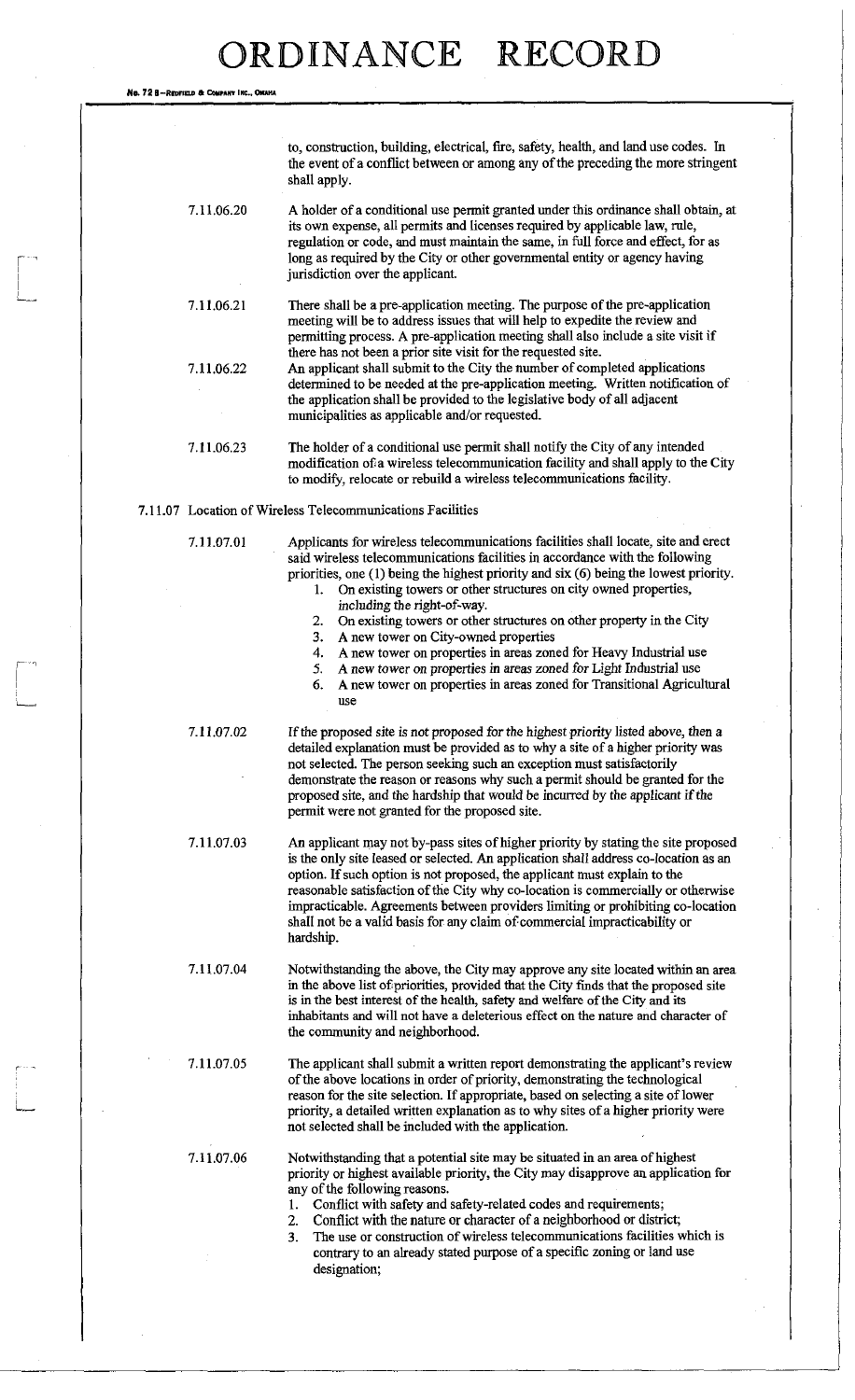No. 72 8-REDFIELD & COMPANY INC., OMAHA

|  |                 | The placement and location of wireless telecommunications facilities which<br>4.<br>would create an unacceptable risk, or the reasonable probability of such, to<br>residents, the public, employees and agents of the City, or employees of the<br>service provider or other service providers;<br>5.<br>Conflicts with the provisions of this ordinance.                                                                                                                                                                                                                                                                     |
|--|-----------------|--------------------------------------------------------------------------------------------------------------------------------------------------------------------------------------------------------------------------------------------------------------------------------------------------------------------------------------------------------------------------------------------------------------------------------------------------------------------------------------------------------------------------------------------------------------------------------------------------------------------------------|
|  |                 | 7.11.08 Shared Use of Wireless Telecommunications Facilities and Other Structures                                                                                                                                                                                                                                                                                                                                                                                                                                                                                                                                              |
|  | 7.11.08.01      | The City, as opposed to the construction of a new tower, shall prefer locating on<br>existing towers or others structures without increasing the height. The applicant<br>shall submit a comprehensive report inventorying existing towers and other<br>suitable structures within two (2) miles of the location of any proposed new<br>tower, unless the applicant can show that some other distance is more reasonable<br>and demonstrate conclusively why an existing tower or other suitable structure<br>cannot be used.                                                                                                  |
|  | 7.11.08.02      | An applicant intending to locate on an existing tower or other suitable structure<br>shall be required to document the intent of the existing owner to permit its use<br>by the applicant.                                                                                                                                                                                                                                                                                                                                                                                                                                     |
|  | 7.11.08.03      | Such shared use shall consist only of the minimum antenna array<br>technologically required to provide service primarily and essentially within the<br>City, to the extent practicable, unless good cause is shown.                                                                                                                                                                                                                                                                                                                                                                                                            |
|  |                 | 7.11.09 Height of Telecommunications Tower(s)                                                                                                                                                                                                                                                                                                                                                                                                                                                                                                                                                                                  |
|  | 7.11.09.01      | The applicant shall submit documentation justifying the total height of any<br>tower, facility and/or antenna requested and the basis therefore. Documentation<br>in the form of propagation studies must include all backup data used to perform<br>at requested height and a minimum of ten $(10^{\circ})$ feet lower height to allow<br>verification of this height need. Such documentation will be analyzed in the<br>context of the justification of the height needed to provide service primarily and<br>essentially within the City, to the extent practicable, unless good cause is shown.                           |
|  | 7.11.09.02      | No tower constructed after the effective date of this section, including allowing<br>for all attachments, shall exceed that height which shall permit operation without<br>required artificial lighting of any kind in accordance with City, State, and/or any<br>Federal statute, law, local law, city ordinance, code, rule or regulation.                                                                                                                                                                                                                                                                                   |
|  |                 | 7.11.10 Visibility of Wireless Telecommunications Facilities.                                                                                                                                                                                                                                                                                                                                                                                                                                                                                                                                                                  |
|  | 7.11.10.01      | Wireless telecommunications facilities shall not be artificially lighted or marked,<br>except as required by law.                                                                                                                                                                                                                                                                                                                                                                                                                                                                                                              |
|  | 7.11.10.02      | Towers shall be galvanized and/or painted with a rust-preventive paint of an<br>appropriate color to harmonize with the surroundings and shall be maintained in<br>accordance with the requirements of this ordinance.                                                                                                                                                                                                                                                                                                                                                                                                         |
|  | 7.11.10.03      | If lighting is required, applicant shall provide a plan for sufficient lighting of as<br>unobtrusive and inoffensive an effect as is permissible under State and Federal<br>regulations.                                                                                                                                                                                                                                                                                                                                                                                                                                       |
|  |                 | 7.11.11 Security of Wireless Telecommunications Facilities.                                                                                                                                                                                                                                                                                                                                                                                                                                                                                                                                                                    |
|  | 7.11.11.01      | All wireless telecommunications facilities and antennas shall be located, fenced<br>or otherwise secured in a manner that prevents unauthorized access.<br>Specifically:<br>All antennas, towers and other supporting structures, including guy<br>1.<br>anchor points and wires, shall be made inaccessible to individuals and<br>constructed or shielded in such a manner that they cannot be climbed or<br>collided with; and<br>Transmitters and telecommunications control points shall be installed<br>2.<br>in such a manner that they are readily accessible only to persons<br>authorized to operate or service them. |
|  | 7.11.12 Signage |                                                                                                                                                                                                                                                                                                                                                                                                                                                                                                                                                                                                                                |
|  | 7.11.12.01      | Wireless telecommunications facilities shall contain a sign no larger than four<br>(4) square feet in order to provide adequate notification to persons in the<br>immediate area of the presence of RF radiation or to control exposure to RF<br>radiation within a given area. A sign of the same size is also to be installed to                                                                                                                                                                                                                                                                                             |

contain the name(s) of the owner(s) and operator(s) of the antenna(s) as well as emergency phone number(s). The sign shall be on the equipment shelter or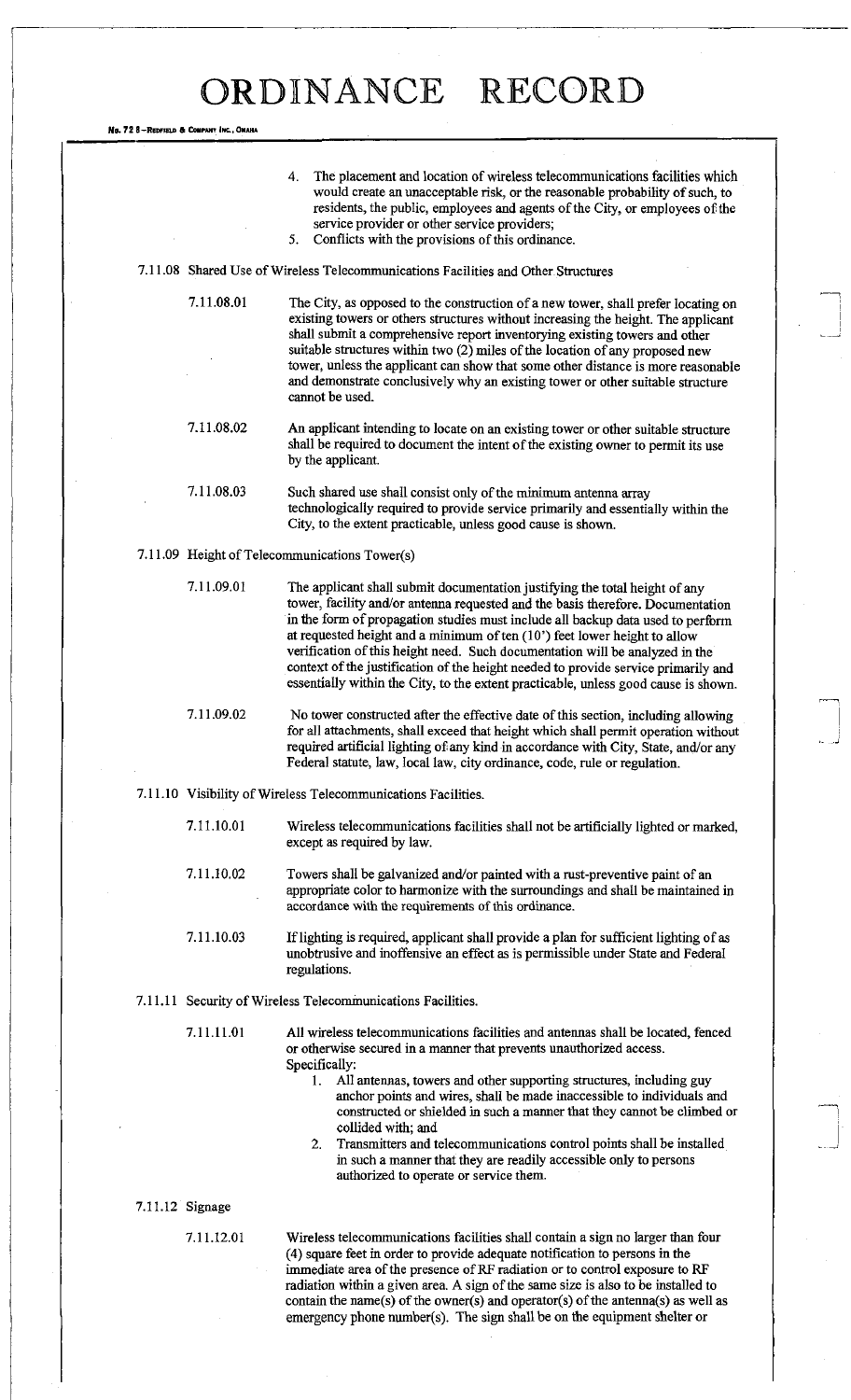**No. 72 8-REDFIELD & COMPANY INC.** 

cabinet of the applicant and be visible from the access point of the site and must identify the equipment owner of the shelter or cabinet. On tower sites, an FCC registration site as applicable is also to be present. The signs shall not be lighted, unless applicable law, rule or regulation requires lighting. No other signage, including advertising, shall be permitted.

#### 7.11.13 Lot Size and Setbacks

7.11.13.01 All proposed towers and any other proposed wireless telecommunications facility structures shall be set back from abutting parcels, recorded rights-of-way and road and street lines by the greater of the following distances: A distance equal to the height of the proposed tower or wireless telecommunications Facility structure plus ten percent (10%) of the height of the tower or structure, or the existing setback requirement of the underlying zoning district, whichever is greater. Any accessory structure shall be located so as to comply with the applicable minimum setback requirements for the property on which it is situated.

#### 7.11.14 Retention of Expert Assistance and Reimbursement by applicant

7.11.14.01 The City may hire any consultant and/or expert necessary to assist the City in reviewing and evaluating the application, including the construction and modification of the site, once permitted, and any site inspections.

#### 7.11.15 Application Fee

At the time that a person submits an application for a conditional use permit for a new tower, such person shall pay a non-refundable fee as established in the Master Fee Schedule.

#### 7.11.16 Performance Security

The applicant and the owner of record of any proposed wireless telecommunications facilities property site shall, at its cost and expense, be jointly required to execute and file with the City a bond, or other form of security acceptable to the City as to type of security and the form and manner of execution, in an amount of at least \$75,000.00 for a tower facility and \$25,000 for a co-location on an existing tower or other structure and with such sureties as are deemed sufficient by the City to assure the faithful performance of the terms and conditions of this ordinance and conditions of any conditional use permit issued pursuant to this ordinance. The full amount of the bond or security shall remain in full force and effect throughout the term of the conditional use permit and/or until any necessary site restoration is completed to restore the site to a condition comparable to that, which existed prior to the issuance of the original conditional use permit.

7.11.17 Reservation of Authority to Inspect Wireless Telecommunications Facilities

In order to verify that the holder of a conditional use permit for wireless telecommunications facilities and any and all lessees, renters, and/or licensees of wireless telecommunications facilities, place and construct such facilities, including towers and antennas, in accordance with all applicable technical, safety, fire, building, and zoning codes, laws, ordinances and regulations and other applicable requirements, the City may inspect all facets of said permit holder's, renter's, lessee's or licensee's placement, construction, modification and maintenance of such facilities, including, but not limited to, towers, antennas and buildings or other structures constructed or located on the permitted site.

#### 7.11.18 Liability Insurance

7.11.18.01

A holder of a conditional use permit for wireless telecommunications facilities shall secure and at all times maintain public liability insurance for personal injuries, death and property damage, and umbrella insurance coverage, for the duration of the conditional use permit in amounts as set forth below

- 1. Commercial General Liability covering personal injuries, death and
- property damage: \$1,000,000 per occurrence/\$2,000,000 aggregate; 2. Automobile Coverage: \$1,000,000 per each accident;
- 3. Workers Compensation and Disability: Statutory amounts

7.11.18.02

For a wireless telecommunications facility on City property, the Commercial General Liability insurance policy shall specifically include the City and its officers, Councils, employees, committee members, attorneys, agents and consultants as additional insureds.

7.11.18.03

The insurance policies shall be issued by an agent or representative of an insurance company licensed to do business in the State and with a Best's rating of at least A.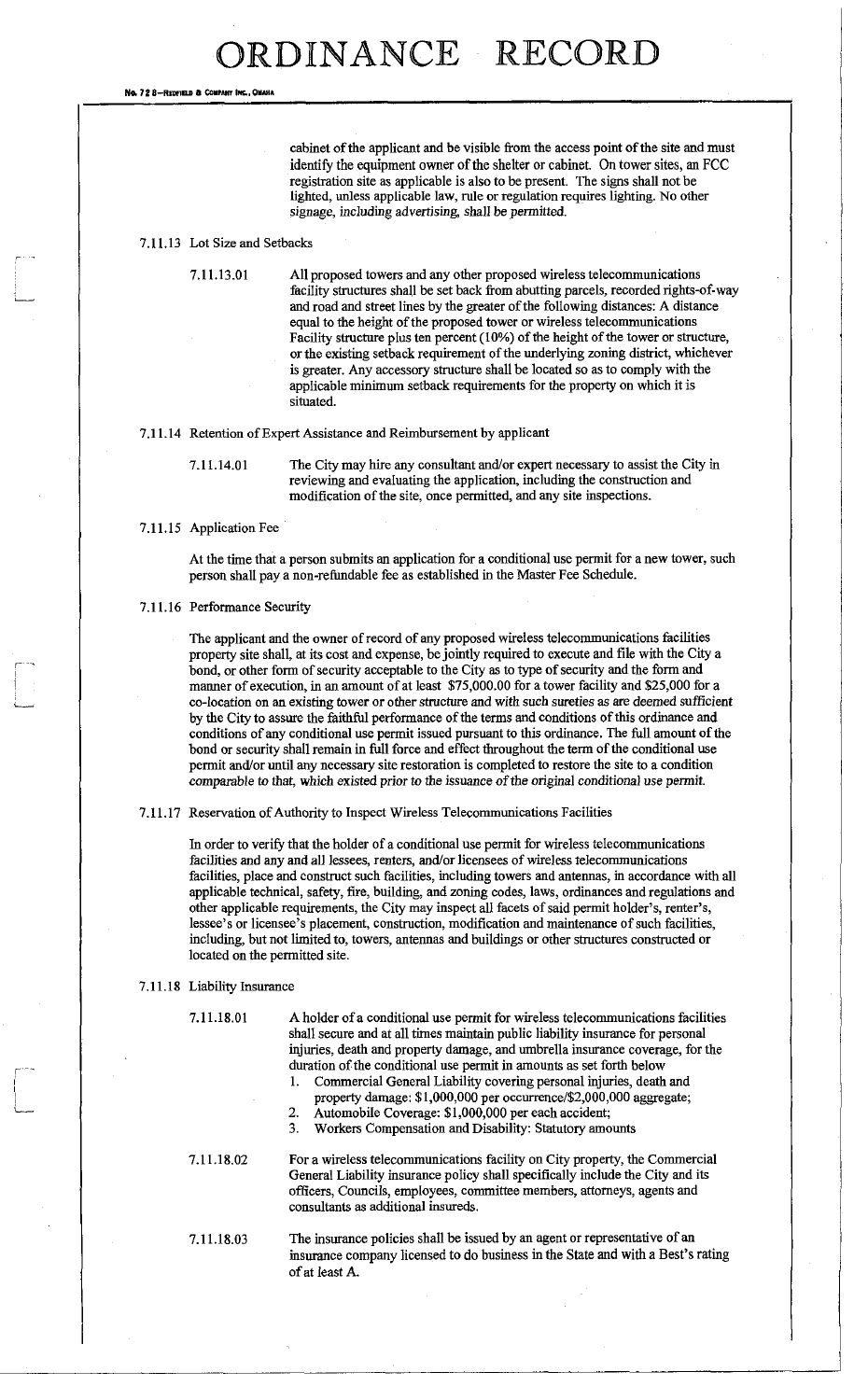**No. 72 8-REDITELD & COMPANY INC.** 

| 7.11.18.04 | The insurance policies shall contain an endorsement obligating the insurance<br>company to furnish the City with at least ten (10) days prior written notice in<br>advance of the cancellation of the insurance for non-payment or 60 days for all<br>other reasons.                                                                                                    |
|------------|-------------------------------------------------------------------------------------------------------------------------------------------------------------------------------------------------------------------------------------------------------------------------------------------------------------------------------------------------------------------------|
| 7.11.18.05 | Renewal or replacement policies or certificates shall be delivered to the City at<br>least fifteen (15) days before the expiration of the insurance that such policies<br>are to renew or replace.                                                                                                                                                                      |
| 7.11.18.06 | Before construction of a permitted wireless telecommunications facilities is<br>initiated, but in no case later than fifteen (15) days after the granting of the<br>conditional use permit, the holder of the conditional use permit shall deliver to<br>the City a copy of each of the policies or certificates representing the insurance<br>in the required amounts. |

#### 7.11.19 Indemnification

7.11.19.01 Any application for wireless telecommunication facilities that is proposed for City property, pursuant to this ordinance, shall contain a provision with respect to indemnification. Such provision shall require the applicant, to the extent permitted by the law, to at all times defend, indemnify, protect, save, hold harmless, and exempt the City, and its officers, Councils, employees, committee members, attorneys, agents, and consultants from any and all penalties, damages, costs, or charges arising out of any and all claims, suits, demands, causes of action, or award of damages, whether compensatory or punitive, or expenses arising therefrom, either at law or in equity, which might arise out of, or are caused by, the placement, construction, erection, modification, location, products performance, use, operation, maintenance, repair, installation, replacement, removal, or restoration of said Facility, excepting, however, any portion of such claims, suits, demands, causes of action or award of damages as may be attributable to the negligent or intentional acts or omissions of the City, or its servants or agents. With respect to the penalties, damages or charges referenced herein, reasonable attorneys' fees, consultants' fees, and expert witness fees are included in those costs that are recoverable by the City.

7.11.19.02 Notwithstanding the requirements noted in Section 7.11.19.01, an indemnification provision will not be required in those instances where the City itself applies for and secures a conditional use permit for wireless telecommunications facilities.

7.11.20 Default and/or Revocation.

If a Wireless telecommunications Facility is repaired, rebuilt, placed, moved, re-located, modified or maintained in a way that is inconsistent or not in compliance with the provisions of this ordinance or of the conditional use permit, then the City shall notify the holder of the conditional use permit in writing of such violation. A permit holder in violation may be considered in default and subject to fines as in Section 25 and if a violation is not corrected to the satisfaction of the City in a reasonable period of time the conditional use permit is subject to revocation.

7.11.21 Removal of Wireless Telecommunications Facilities.

7.11.21.01 Under the following circumstances, the City may determine that the health, safety, and welfare interests of the City warrant and require the removal of wireless telecommunications facilities.

- 1. Wireless telecommunications facilities with a permit have been abandoned (i.e. not used as wireless telecommunications facilities) for a period exceeding ninety consecutive (90) days or a total of one hundred-eighty (180) days in any three hundred-sixty five (365) day period, except for periods caused by force majeure or Acts of God, in which case, repair or removal shall commence within 90 days;
- 2. Permitted wireless telecommunications facilities fall into such a state of disrepair that it creates a health or safety hazard;
- 3. Wireless telecommunications facilities have been located, constructed, or modified without first obtaining, or in a manner not authorized by, the required conditional use permit, or any other necessary authorization and the conditional use permit may be revoked.

7.11.21.02 If the City makes such a determination as noted in Section 7.11.21.01, then the City shall notify the holder of the conditional use permit for the wireless telecommunications facilities within forty-eight (48) hours that said wireless telecommunications facilities are to be removed, the City may approve an interim temporary use agreement/permit, such as to enable the sale of the wireless telecommunications facilities.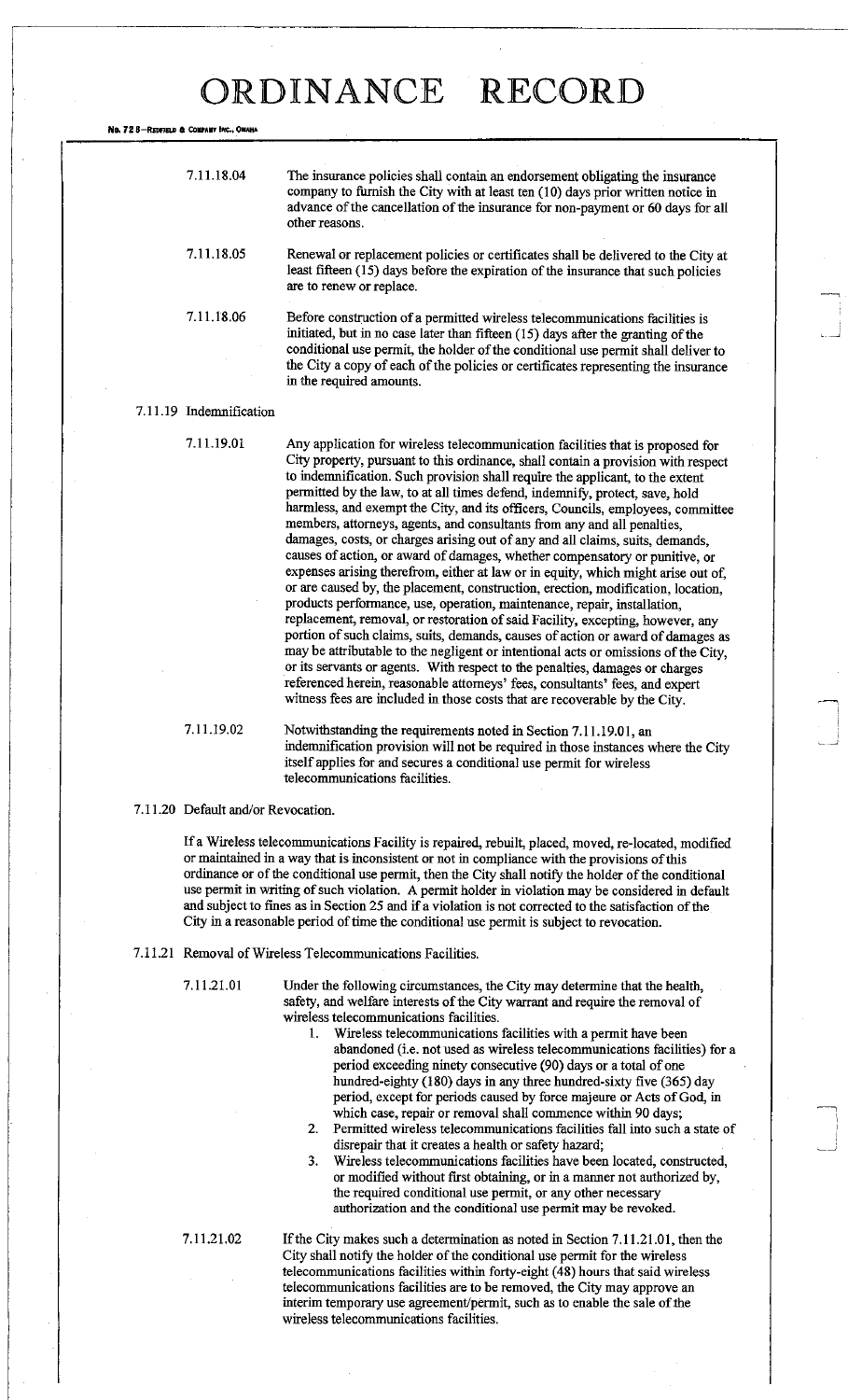**No. 72 8-REonae** 8 COMPANY INC., **O**MK\*

| 7.11.21.03 | The holder of the conditional use permit, or its successors or assigns, shall<br>dismantle and remove such wireless telecommunications facilities, and all<br>associated structures and facilities, from the site and restore the site to as close<br>to its original condition as is possible, such restoration being limited only by<br>physical or Commercial Impracticability, within ninety (90) days of receipt of |
|------------|--------------------------------------------------------------------------------------------------------------------------------------------------------------------------------------------------------------------------------------------------------------------------------------------------------------------------------------------------------------------------------------------------------------------------|
|            | written notice from the City. However, if the owner of the property upon which<br>the wireless telecommunications facilities are located wishes to retain any access<br>roadway to the wireless telecommunications facilities, the owner may do so with<br>the approval of the City.                                                                                                                                     |

If wireless telecommunications facilities are not removed or substantial progress has not been made to remove the wireless telecommunications facilities within ninety (90) days after the permit holder has received notice, then the City may order officials or representatives of the City to remove the wireless telecommunications facilities at the sole expense of the owner or conditional use permit holder. 7.11.21.04

7.11.21.05

If, the City removes, or causes to be removed, wireless telecommunications facilities, and the owner of the wireless telecommunications facilities does not claim and remove it from the site to a lawful location within ten (10) days, then the City may take steps to declare the wireless telecommunications facilities abandoned, and sell them and their components.

7.11.21.06

Notwithstanding anything in this Section to the contrary, the City may approve a temporary use permit/agreement for the wireless telecommunications facilities, for no more ninety (90) days, during which time a suitable plan for removal, conversion, or re-location of the affected wireless telecommunications facilities shall be developed by the holder of the conditional use permit, subject to the approval of the City, and an agreement to such plan shall be executed by the holder of the conditional use permit and the City. If such a plan is not developed, approved and executed within the ninety (90) day time period, then the City may take possession of and dispose of the affected wireless telecommunications facilities in the manner provided in this Section.

#### 7.11.22 Relief

Any applicant desiring relief, waiver or exemption from any aspect or requirement of this ordinance may request such, provided that the relief or exemption is contained in the submitted application for either a conditional use permit, or in the case of an existing or previously granted conditional use permit a request for modification of its tower and/or facilities. Such relief may be temporary or permanent, partial or complete. However, the burden of proving the need for the requested relief, waiver or exemption is solely on the applicant to prove. The applicant shall bear all costs of the City in considering the request and the relief, waiver or exemption. No such relief or exemption shall be approved unless the applicant demonstrates by clear and convincing evidence that, if granted the relief, waiver or exemption will have no significant affect on the health, safety and welfare of the City, its residents and other service providers.

7.11.23 Periodic Regulatory Review by the City

- The City may at any time conduct a review and examination of this entire ordinance. 7.11.23.01
- If after such a periodic review and examination of this ordinance, the City determines that one or more provisions of this ordinance should be amended, repealed, revised, clarified, or deleted, then the City may take whatever measures are necessary in accordance with applicable law in order to accomplish the same. It is noted that where warranted, and in the best interests of the City, the City may repeal this entire ordinance at any time. 7.11.23.02
- Notwithstanding the provisions of Sections 7.11.23.01 and 7.11.23.02, the City may at any time and in any manner (to the extent permitted by Federal, State, or local law), amend, add, repeal, and/or delete one or more provisions of this ordinance. 7.11.23.03

#### 7.11.24 Adherence to State and/or Federal Rules and Regulations

7.11.24.01 To the extent that the holder of a conditional use permit for wireless telecommunications facilities has not received relief, or is otherwise exempt, from appropriate State and/or Federal agency rules or regulations, then the holder of such a conditional use permit shall adhere to, and comply with, all applicable rules, regulations, standards, and provisions of any State or Federal agency, including, but not limited to, the FAA and the FCC. Specifically